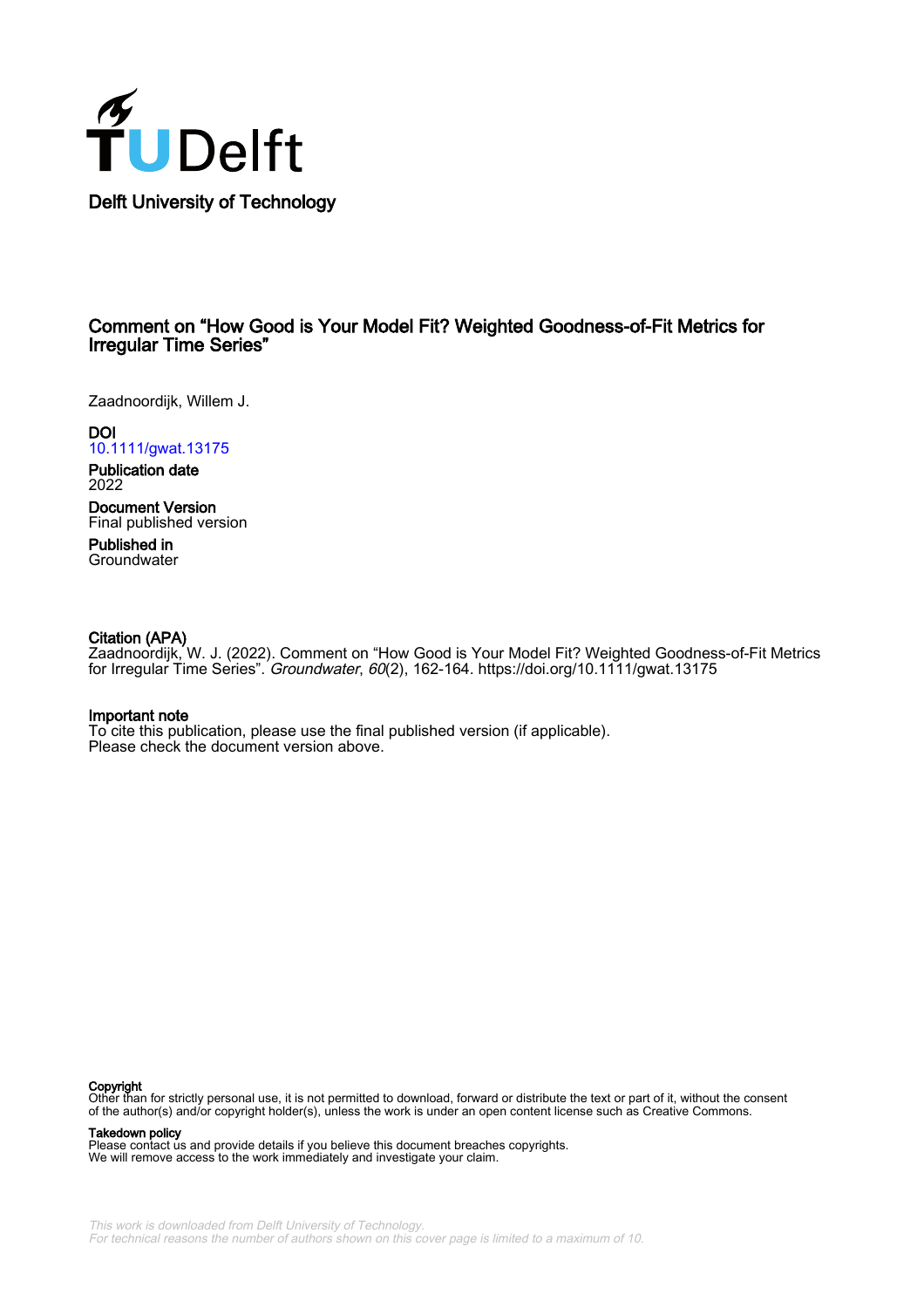# Groundwater

# Letter to the Editor/

Comment on ''How Good is Your Model Fit? Weighted Goodness-of-Fit Metrics for Irregular Time Series''

**Comment** by Willem J. Zaadnoordijk<sup>1,[2](https://orcid.org/0000-0001-9739-7582)</sup>

<sup>1</sup>TNO Geological Survey of the Netherlands, Princetonlaan 6, Utrecht, The Netherlands

2Faculty of Civil Engineering and Geosciences, Water Resources Section, Delft University of Technology, Delft, The Netherlands

#### **Introduction**

The technical commentary of Collenteur (2021) touches an important aspect in the use of groundwater head data in the conversion from manual measurements (and sampling) to sensors with automatic dataloggers (e.g., Post and von Asmuth 2013; Retike et al. 2022). Collenteur offers a practical solution that improves evaluation for time series with a transition from regular manual measurements to high(er) frequency automatic logged groundwater heads. The weighting he proposes may also be useful for calibration of time series models. However, scientific underpinning is needed for true advancement in the analysis of such data, and data with other frequency variations. This comment considers the problem from two perspectives: the model Collenteur presented and the head measurements used for the model.

## **Looking at the Model: Serial Correlation of Residuals**

The residuals of the model in Figure 1 of Collenteur clearly have serial correlation, because of the long periods with residues of the same sign so that they are far from randomly distributed. These systematic deviations

doi: 10.1111/gwat.13175

between model and measurement invalidate the calibration of the model (Hill and Tiedeman 2005), which means that the model may not be used and eliminates the need for evaluation of the differences between model and measurements. Helsel et al. (2020) mention solutions for the problem of serial correlation in the context of linear regression:

- 1. Sample from the dataset: this assumes the extra measurements in the high frequency part are redundant.
- 2. Group the data into time periods and compute, for example, a time-weighted mean, and model these means: only applicable with a constant frequency, because the variance of the mean otherwise varies.
- 3. Add explanatory variables to the model to account for the pattern in time.
- 4. Use a more sophisticated approach.

If option 1 is used, the extra information provided by the higher frequency is discarded. Option 2 is not applicable because the frequency is not constant, and it would mean modeling with a monthly timestep instead of a daily timestep. Option 3 cannot be used either because there is no potential cause of the deviations. Finally, option 4 includes a logical step: adding a noise model. This should take care of the correlation in the residuals and can do that even when the measurement frequency varies (Bierkens et al. 1999; von Asmuth and Bierkens 2005). However, care must be taken that the implementation of the transfer function noise model does not contain assumptions that are violated in the application to such a series. Examples are simple averaging in the calculation of the constant (e.g., equation 9 in von Asmuth et al. 2002) and in a criterion for innovations (equation 17 in von Asmuth and Bierkens 2005). Instead of simple averaging, weighted averaging should be used taking the considerations of information density and correlation of the measurements into account. The weighting scheme of Collenteur provides a practical solution for this. However, the initial weights are not symmetrical in time:

Received December 2021, accepted January 2022.

<sup>©</sup> 2022 The Author. *Groundwater* published by Wiley Periodicals LLC on behalf of National Ground Water Association.

This is an open access article under the terms of the Creative Commons Attribution-NonCommercial-NoDerivs License, which permits use and distribution in any medium, provided the original work is properly cited, the use is non-commercial and no modifications or adaptations are made.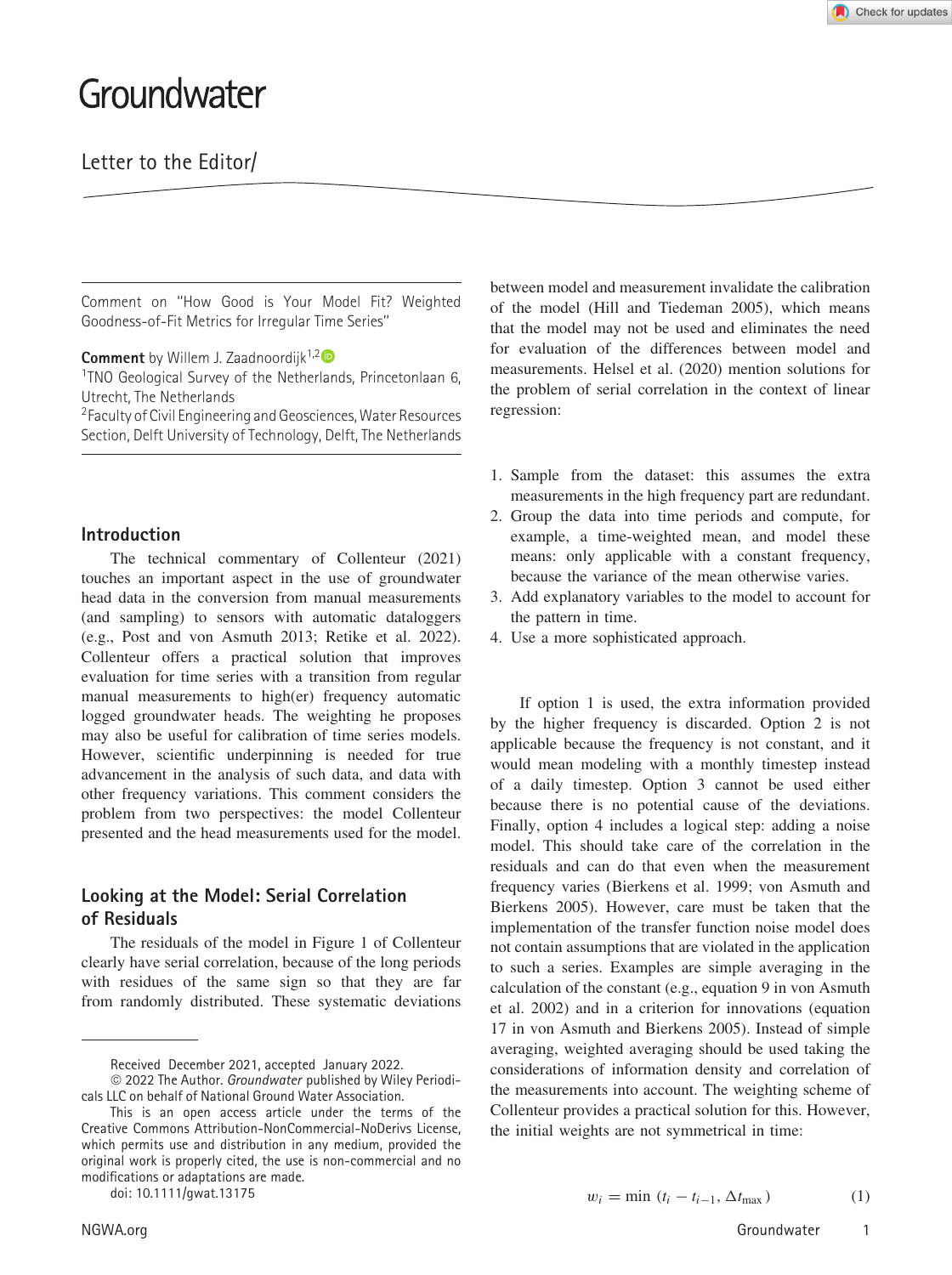This can be improved by using instead:

$$
w_i = \min\left(\frac{(t_i - t_{i-1}) + (t_{i+1} - t_i)}{2}, \Delta t_{\max}\right)
$$
  
\n
$$
w_1 = \min(t_2 - t_1, \Delta t_{\max})
$$
  
\n
$$
w_N = \min(t_N - t_{N-1}, \Delta t_{\max})
$$
 (2)

These initial weights still need to be normalized and made dimensionless by dividing by the sum of the initial weights (equation 4 in Collenteur 2021) before application.

Collenteur suggests using the timestep of the lowest frequency for  $\Delta t_{\text{max}}$ . However, a more rigorous approach is needed for usage in model calibration. The response time of the groundwater system or the autocorrelation of the groundwater heads could provide a more physical basis for  $\Delta t_{\text{max}}$ . This will also make the weighting applicable for series with other frequency variations.

## **Looking at the Measurements: Information Density and Correlation**

Collenteur does not mention correlation—which is obviously present in the high frequency part and to a lesser extent in the low frequency part.

Weights are needed when there is (variable) correlation between measurements (Hill and Tiedeman 2005) to ensure that equal amounts of information have equal weight in a calibration.

The formal solution is a full weight matrix (Hill and Tiedeman 2005). However, this requires information that usually is unknown and thus would require a model. This would lead to an iterative calibration procedure. Also, the matrix can become very large, which makes this approach further impractical.

The effect of correlation is that an individual measurement contains less additional information if the correlation with other measurements is higher. If all measurements are weighed equally, information in the measurements with higher correlation is given more importance than the information from measurements with less correlation. This definitely plays a role in the examples of Collenteur.

However, the solution presented by Collenteur does not account explicitly for correlation, but assumes that the time series contains the same amount of information per period  $\Delta t_{\text{max}}$ :

$$
w_i = \min(t_i - t_{i-1}, \Delta t_{\max})
$$
 (3)

According to the equation, the information contained in the measurements in the period is independent from the number of measurements and that the higher frequency does not add information per time. However, in the example of Collenteur the information content in the high frequency part does seem higher than in the low frequency part for the selected period  $\Delta t_{\text{max}}$  of 1 month, although it is not proportional to the number of measurements in the period due to the higher correlation between two subsequent measurements in the higher frequency part. The correlation between the measurements can only be established objectively with a model. So it cannot be established independently and using the correlation for assigning weights leads to an iterative modeling procedure. In assigning weights, difference in measurement accuracy should be considered also.

#### **Example**

As an illustration, I analyzed the time series of the same piezometer (from the Dutch national subsurface information database at [https://www.DINOloket.nl/en/\)](https://www.dinoloket.nl/en/) as Collenteur (2021) with precipitation and Makkink evaporation series from the same meteorological stations of the Royal Dutch Meteorological Institute (KNMI) using the Metran software (Berendrecht and van Geer 2016; Zaadnoordijk et al. 2019).

The initial model based on all measurements (orange line in Figure 1) matches the yearly fluctuation reasonably



**Figure 1. Measurements for piezometer B51F0304012 (blue dots: meas) and various Metran models with daily precipitation (from KNMI precipitation station 908 Deurne) and daily Makkink evaporation (from KNMI meteorological station 375 Volkel), using a single Gamma function on all data (orange dash dot line: GamAll) or on 24 measurements per year (green dotted line: Gam24pY) and using two Gamma functions on 24 measurements per year (red dashed line: DoubleGam24pY) or all measurements (purple line: DoubleGamAllOpt).**